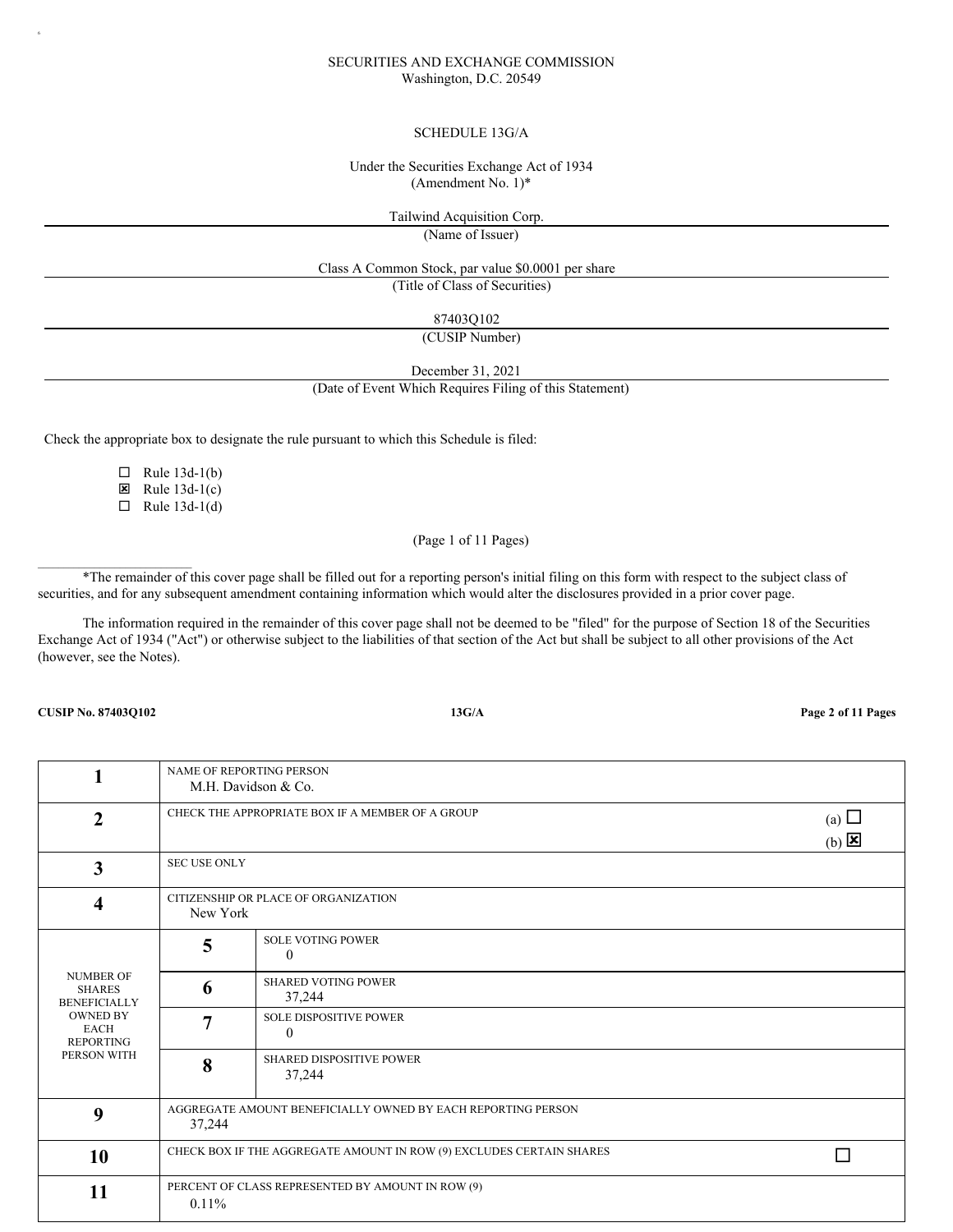| -- | :SON<br><b>DE</b><br>Н<br>$\sim$<br><b>DN</b> |
|----|-----------------------------------------------|
|    | .<br>the contract of the contract of          |

# **CUSIP No. 87403Q102 13G/A Page 3 of 11 Pages**

|                                                          | NAME OF REPORTING PERSON<br>Davidson Kempner Partners |                                                                      |  |
|----------------------------------------------------------|-------------------------------------------------------|----------------------------------------------------------------------|--|
| $\overline{2}$                                           |                                                       | CHECK THE APPROPRIATE BOX IF A MEMBER OF A GROUP                     |  |
| $\overline{\mathbf{3}}$                                  | <b>SEC USE ONLY</b>                                   |                                                                      |  |
| 4                                                        | CITIZENSHIP OR PLACE OF ORGANIZATION<br>New York      |                                                                      |  |
|                                                          | 5                                                     | <b>SOLE VOTING POWER</b><br>$\theta$                                 |  |
| <b>NUMBER OF</b><br><b>SHARES</b><br><b>BENEFICIALLY</b> | 6                                                     | <b>SHARED VOTING POWER</b><br>227,345                                |  |
| <b>OWNED BY</b><br><b>EACH</b><br><b>REPORTING</b>       | 7                                                     | <b>SOLE DISPOSITIVE POWER</b><br>$\theta$                            |  |
| PERSON WITH                                              | 8                                                     | SHARED DISPOSITIVE POWER<br>227,345                                  |  |
| 9                                                        | 227,345                                               | AGGREGATE AMOUNT BENEFICIALLY OWNED BY EACH REPORTING PERSON         |  |
| 10                                                       |                                                       | CHECK BOX IF THE AGGREGATE AMOUNT IN ROW (9) EXCLUDES CERTAIN SHARES |  |
| 11                                                       | $0.68\%$                                              | PERCENT OF CLASS REPRESENTED BY AMOUNT IN ROW (9)                    |  |
| 12                                                       | <b>TYPE OF REPORTING PERSON</b><br>PN                 |                                                                      |  |

**CUSIP No. 87403Q102 13G/A Page 4 of 11 Pages**

| NAME OF REPORTING PERSON<br>Davidson Kempner Institutional Partners, L.P. |                                                                                     |  |
|---------------------------------------------------------------------------|-------------------------------------------------------------------------------------|--|
|                                                                           | CHECK THE APPROPRIATE BOX IF A MEMBER OF A GROUP<br>(a) $\Box$<br>$(b)$ $\boxtimes$ |  |
| <b>SEC USE ONLY</b>                                                       |                                                                                     |  |
| Delaware                                                                  | CITIZENSHIP OR PLACE OF ORGANIZATION                                                |  |
|                                                                           | <b>SOLE VOTING POWER</b>                                                            |  |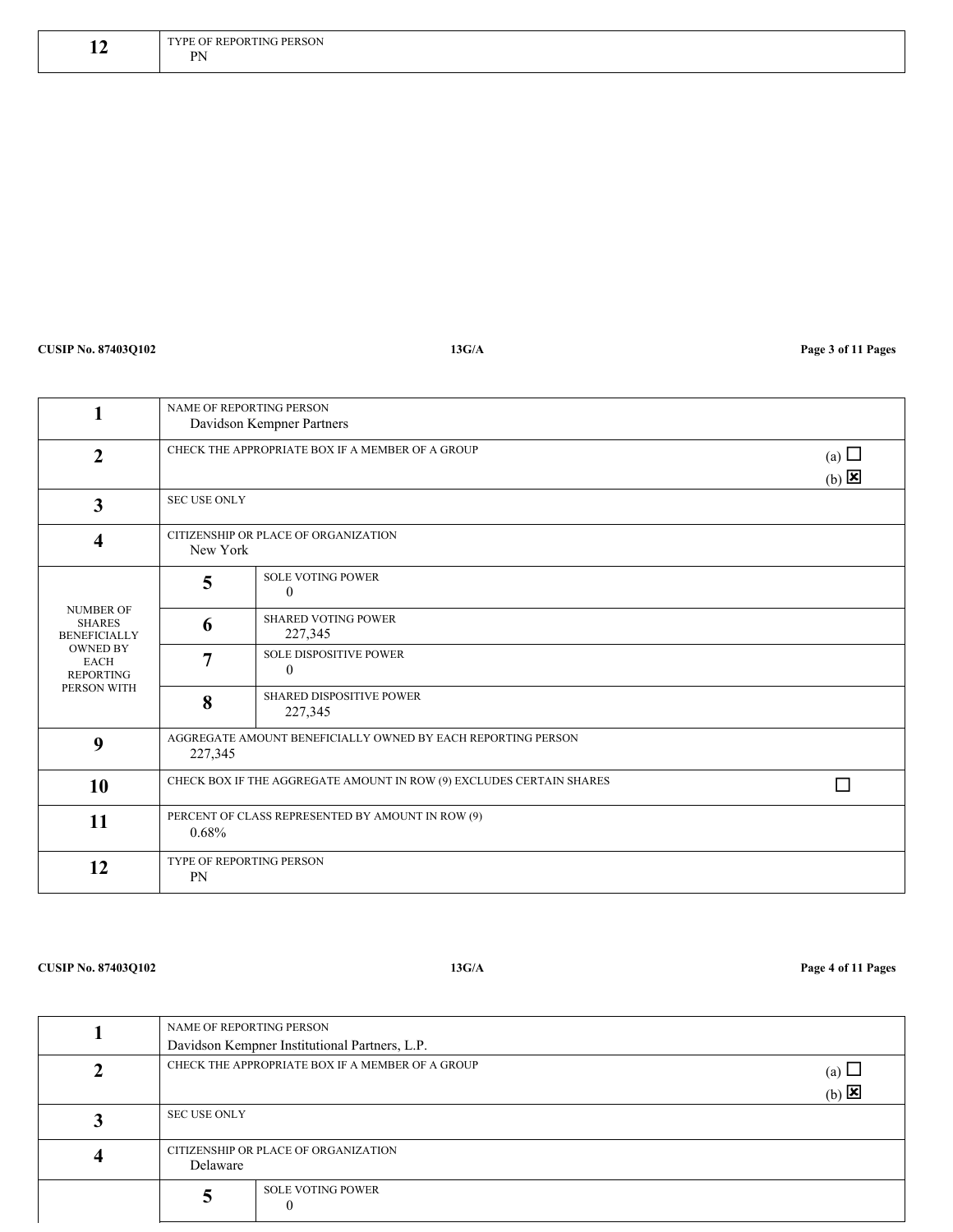| <b>NUMBER OF</b><br>SHARES<br><b>BENEFICIALLY</b>          | 6                                                                       | <b>SHARED VOTING POWER</b><br>482,742                                |  |
|------------------------------------------------------------|-------------------------------------------------------------------------|----------------------------------------------------------------------|--|
| <b>OWNED BY</b><br>EACH<br><b>REPORTING</b><br>PERSON WITH |                                                                         | <b>SOLE DISPOSITIVE POWER</b><br>$\theta$                            |  |
|                                                            | 8                                                                       | <b>SHARED DISPOSITIVE POWER</b><br>482,742                           |  |
| 0                                                          | AGGREGATE AMOUNT BENEFICIALLY OWNED BY EACH REPORTING PERSON<br>482,742 |                                                                      |  |
| 10                                                         |                                                                         | CHECK BOX IF THE AGGREGATE AMOUNT IN ROW (9) EXCLUDES CERTAIN SHARES |  |
| 11                                                         | $1.44\%$                                                                | PERCENT OF CLASS REPRESENTED BY AMOUNT IN ROW (9)                    |  |
| 12                                                         | <b>TYPE OF REPORTING PERSON</b><br><b>PN</b>                            |                                                                      |  |

# **CUSIP No. 87403Q102 13G/A Page 5 of 11 Pages**

|                                                          | <b>NAME OF REPORTING PERSON</b><br>Davidson Kempner International, Ltd. |                                                                      |                                          |
|----------------------------------------------------------|-------------------------------------------------------------------------|----------------------------------------------------------------------|------------------------------------------|
| $\overline{2}$                                           | CHECK THE APPROPRIATE BOX IF A MEMBER OF A GROUP                        |                                                                      | (a) $\Box$<br>$(b)$ $\boxed{\mathbf{x}}$ |
| $\overline{\mathbf{3}}$                                  | <b>SEC USE ONLY</b>                                                     |                                                                      |                                          |
| $\overline{\mathbf{4}}$                                  | British Virgin Islands                                                  | CITIZENSHIP OR PLACE OF ORGANIZATION                                 |                                          |
|                                                          | 5                                                                       | <b>SOLE VOTING POWER</b><br>$\theta$                                 |                                          |
| <b>NUMBER OF</b><br><b>SHARES</b><br><b>BENEFICIALLY</b> | 6                                                                       | <b>SHARED VOTING POWER</b><br>550,338                                |                                          |
| <b>OWNED BY</b><br><b>EACH</b><br><b>REPORTING</b>       | $\overline{7}$                                                          | <b>SOLE DISPOSITIVE POWER</b><br>$\mathbf{0}$                        |                                          |
| PERSON WITH                                              | 8                                                                       | <b>SHARED DISPOSITIVE POWER</b><br>550,338                           |                                          |
| 9                                                        | 550,338                                                                 | AGGREGATE AMOUNT BENEFICIALLY OWNED BY EACH REPORTING PERSON         |                                          |
| 10                                                       |                                                                         | CHECK BOX IF THE AGGREGATE AMOUNT IN ROW (9) EXCLUDES CERTAIN SHARES |                                          |
| 11                                                       | 1.65%                                                                   | PERCENT OF CLASS REPRESENTED BY AMOUNT IN ROW (9)                    |                                          |
| 12                                                       | TYPE OF REPORTING PERSON<br>CO                                          |                                                                      |                                          |

## **CUSIP No. 87403Q102 13G/A Page 6 of 11 Pages**

| NAME OF REPORTING PERSON<br>Davidson Kempner Capital Management LP                              |
|-------------------------------------------------------------------------------------------------|
| CHECK THE APPROPRIATE BOX IF A MEMBER OF A GROUP<br>(a) $\Box$<br>$(b)$ $\overline{\mathbf{x}}$ |
| <b>SEC USE ONLY</b>                                                                             |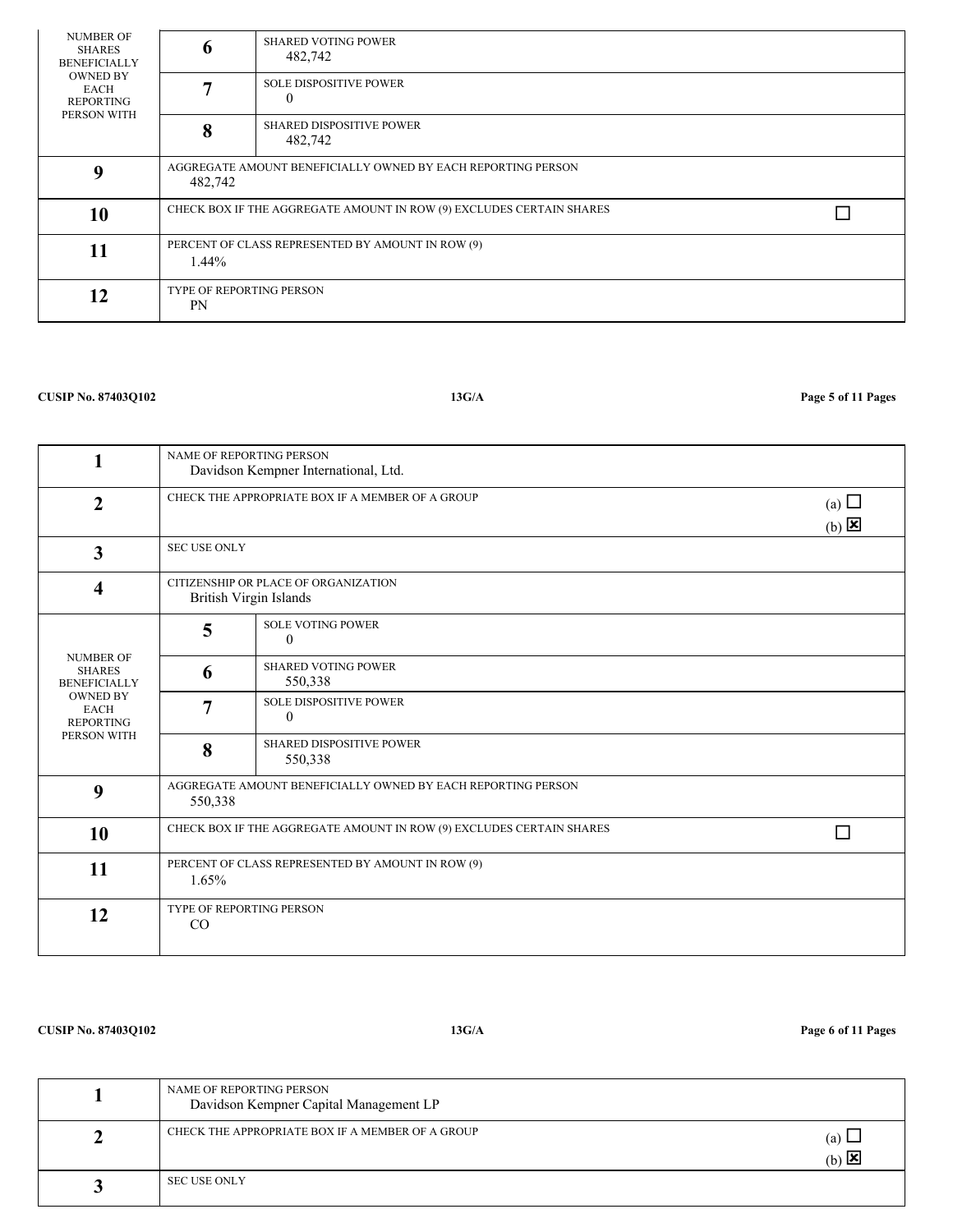**4**

NUMBER OF SHARES BENEFICIALLY OWNED BY EACH REPORTING PERSON WITH

**9**

**10**

**11**

**12**

CITIZENSHIP OR PLACE OF ORGANIZATION

0

0

SOLE VOTING POWER

SHARED VOTING POWER 1,297,669

SOLE DISPOSITIVE POWER

1,297,669

PERCENT OF CLASS REPRESENTED BY AMOUNT IN ROW (9)

SHARED DISPOSITIVE POWER

AGGREGATE AMOUNT BENEFICIALLY OWNED BY EACH REPORTING PERSON

Delaware

**5**

**6**

**7**

**8**

3.88%

PN

TYPE OF REPORTING PERSON

1,297,669

| $\mathbf{1}$                                             | NAME OF REPORTING PERSON<br>Anthony A. Yoseloff              |                                                                      |                                          |
|----------------------------------------------------------|--------------------------------------------------------------|----------------------------------------------------------------------|------------------------------------------|
| $\overline{2}$                                           |                                                              | CHECK THE APPROPRIATE BOX IF A MEMBER OF A GROUP                     | (a) $\Box$<br>$(b)$ $\boxed{\mathbf{X}}$ |
| $\overline{\mathbf{3}}$                                  | <b>SEC USE ONLY</b>                                          |                                                                      |                                          |
| 4                                                        | CITIZENSHIP OR PLACE OF ORGANIZATION<br><b>United States</b> |                                                                      |                                          |
|                                                          | 5                                                            | <b>SOLE VOTING POWER</b><br>$\theta$                                 |                                          |
| <b>NUMBER OF</b><br><b>SHARES</b><br><b>BENEFICIALLY</b> | 6                                                            | <b>SHARED VOTING POWER</b><br>1,297,669                              |                                          |
| <b>OWNED BY</b><br><b>EACH</b><br><b>REPORTING</b>       | $\overline{7}$                                               | <b>SOLE DISPOSITIVE POWER</b><br>$\mathbf{0}$                        |                                          |
| PERSON WITH                                              | 8                                                            | <b>SHARED DISPOSITIVE POWER</b><br>1,297,669                         |                                          |
| 9                                                        | 1,297,669                                                    | AGGREGATE AMOUNT BENEFICIALLY OWNED BY EACH REPORTING PERSON         |                                          |
| 10                                                       |                                                              | CHECK BOX IF THE AGGREGATE AMOUNT IN ROW (9) EXCLUDES CERTAIN SHARES |                                          |
| 11                                                       | 3.88%                                                        | PERCENT OF CLASS REPRESENTED BY AMOUNT IN ROW (9)                    |                                          |
| 12                                                       | IN                                                           | TYPE OF REPORTING PERSON                                             |                                          |
|                                                          |                                                              |                                                                      |                                          |

**CUSIP No. 87403Q102 13G/A Page 7 of 11 Pages**

CHECK BOX IF THE AGGREGATE AMOUNT IN ROW (9) EXCLUDES CERTAIN SHARES  $\hfill\Box$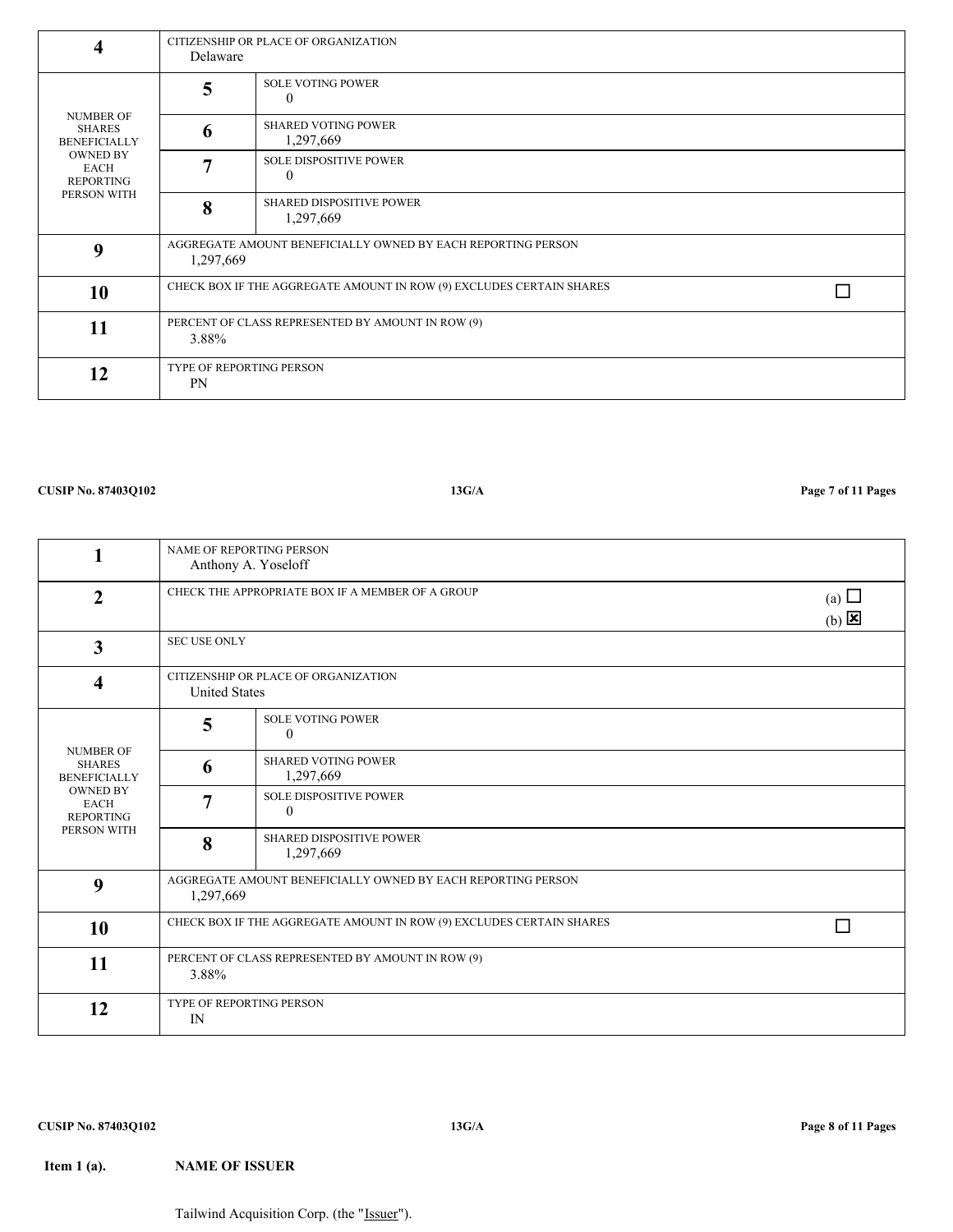## **Item 1(b). ADDRESS OF ISSUER'S PRINCIPAL EXECUTIVE OFFICES**

1545 Courtney Avenue, Los Angeles, California, 90046.

### **Item 2(a). NAME OF PERSON FILING**

This Statement is filed by each of the entities and persons listed below, all of whom together are referred to herein as the "Reporting Persons":

- (i) M.H. Davidson & Co., a New York limited partnership (" $\underline{CQ}$ "). M.H. Davidson & Co. GP, L.L.C., a Delaware limited liability company, is the general partner of CO. DKCM (as defined below) is responsible for the voting and investment decisions of CO;
- (ii) Davidson Kempner Partners, a New York limited partnership ("DKP"). MHD Management Co., a New York limited partnership ("MHD"), is the general partner of DKP and MHD Management Co. GP, L.L.C., a Delaware limited liability company, is the general partner of MHD. DKCM is responsible for the voting and investment decisions of DKP;
- (iii) Davidson Kempner Institutional Partners, L.P., a Delaware limited partnership ("DKIP"). Davidson Kempner Advisers Inc., a New York corporation, is the general partner of DKIP. DKCM is responsible for the voting and investment decisions of DKIP;
- (iv) Davidson Kempner International, Ltd., a British Virgin Islands business company ("DKIL"). DKCM is the investment manager of DKIL and is responsible for the voting and investment decisions of DKIL;
- (v) Davidson Kempner Capital Management LP, a Delaware limited partnership and a registered investment adviser with the U.S. Securities and Exchange Commission, acts as investment manager to each of CO, DKP, DKIP and DKIL ("DKCM") either directly or by virtue of a sub-advisory agreement with the investment manager of the relevant fund. DKCM GP LLC, a Delaware limited liability company, is the general partner of DKCM. The managing members of DKCM are Anthony A. Yoseloff, Eric P. Epstein, Conor Bastable, Shulamit Leviant, Morgan P. Blackwell, Patrick W. Dennis, Gabriel T. Schwartz, Zachary Z. Altschuler, Joshua D. Morris and Suzanne K. Gibbons; and
- (vi) Anthony A. Yoseloff, through DKCM, is responsible for the voting and investment decisions relating to the securities held by CO, DKP, DKIP and DKIL reported herein.

### **Item 2(b). ADDRESS OF PRINCIPAL BUSINESS OFFICE OR, IF NONE, RESIDENCE**

The address of the principal business office of each of the Reporting Persons is c/o Davidson Kempner Capital Management LP, 520 Madison Avenue, 30th Floor, New York, New York 10022.

| <b>CUSIP No. 87403Q102</b> |                    | 13G/A                                                                                                               | Page 9 of 11 Pages |
|----------------------------|--------------------|---------------------------------------------------------------------------------------------------------------------|--------------------|
| Item $2(c)$ .              | <b>CITIZENSHIP</b> |                                                                                                                     |                    |
|                            | (i)                | $CO - a$ New York limited partnership                                                                               |                    |
|                            | (ii)               | $DKP - a New York limited partnership$                                                                              |                    |
|                            | (iii)              | DKIP - a Delaware limited partnership                                                                               |                    |
|                            | (iv)               | DKIL - a British Virgin Islands business company                                                                    |                    |
|                            | (v)<br>(vi)        | DKCM - a Delaware limited partnership<br>Anthony A. Yoseloff - United States                                        |                    |
| Item $2(d)$ .              |                    | TITLE OF CLASS OF SECURITIES                                                                                        |                    |
|                            |                    | Class A Common Stock, par value \$0.0001 per share (the "Class A Common Stock")                                     |                    |
| Item $2(e)$ .              |                    | <b>CUSIP NUMBER:</b>                                                                                                |                    |
|                            | 87403Q102          |                                                                                                                     |                    |
| Item 3.                    |                    | IF THIS STATEMENT IS FILED PURSUANT TO RULES 13d-1(b), OR 13d-2(b) OR (c), CHECK WHETHER THE<br>PERSON FILING IS A. |                    |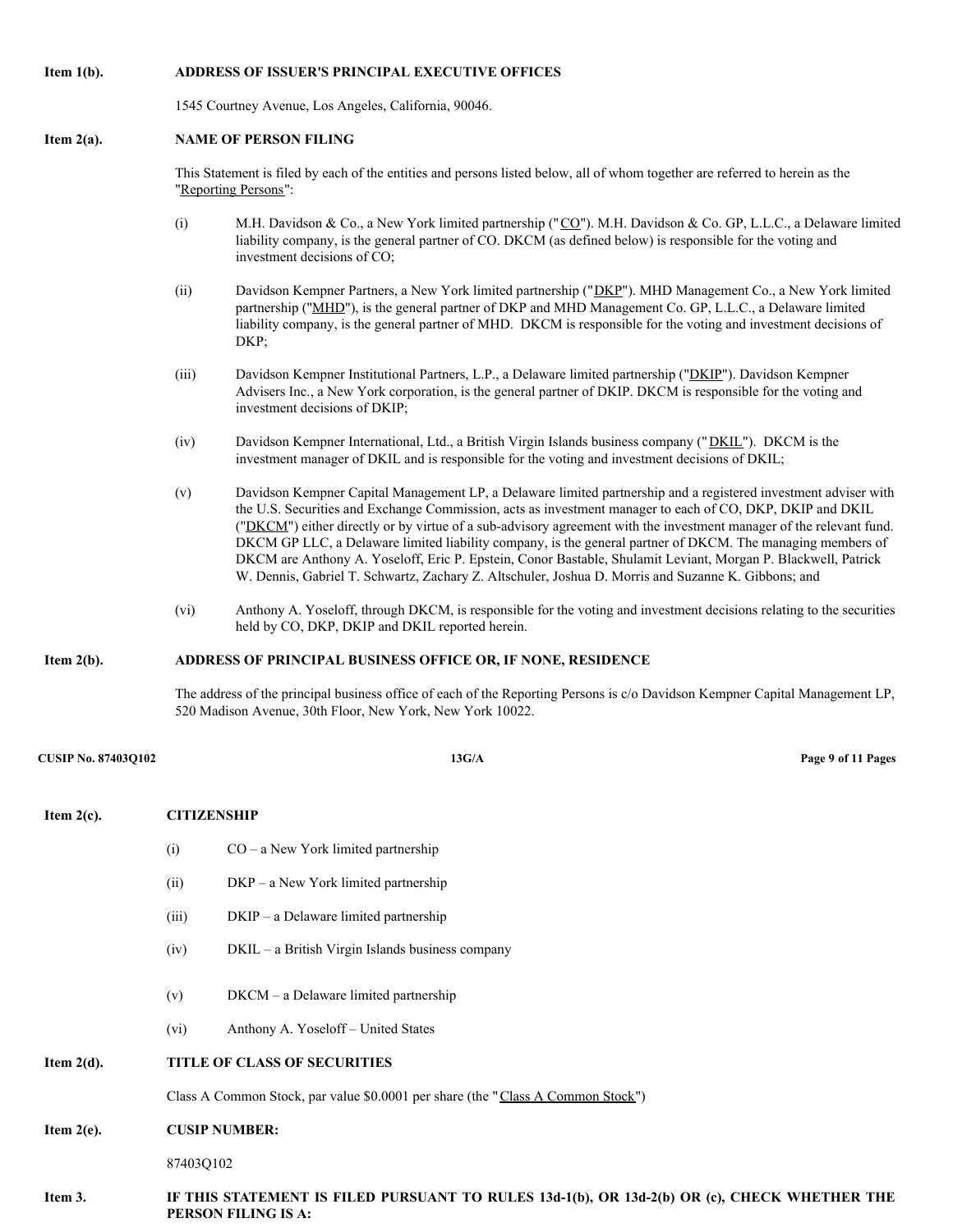| (a) | □ | Broker or dealer registered under Section 15 of the Act;                                                                               |
|-----|---|----------------------------------------------------------------------------------------------------------------------------------------|
| (b) | □ | Bank as defined in Section $3(a)(6)$ of the Act;                                                                                       |
| (c) | □ | Insurance company as defined in Section $3(a)(19)$ of the Act;                                                                         |
| (d) | □ | Investment company registered under Section 8 of the Investment Company Act of 1940;                                                   |
| (e) | □ | An investment adviser in accordance with Rule $13d-1(b)(1)(ii)(E)$ ;                                                                   |
| (f) | □ | An employee benefit plan or endowment fund in accordance with Rule $13d-1(b)(1)(ii)(F)$ ;                                              |
| (g) | □ | A parent holding company or control person in accordance with Rule $13d-1(b)(1)(ii)(G)$ ;                                              |
| (h) | □ | A savings association as defined in Section 3(b) of the Federal Deposit Insurance Act;                                                 |
| (i) | □ | A church plan that is excluded from the definition of an investment company under Section $3(c)(14)$ of the<br>Investment Company Act; |
| (j) | □ | A non-U.S. institution in accordance with Rule $13d-1(b)(1)(ii)(J)$ ;                                                                  |
| (k) | □ | Group, in accordance with Rule $13d-1(b)(1)(ii)(K)$ .                                                                                  |
|     |   | If filing as a non-U.S. institution in accordance with Rule $13d-1(b)(1)(ii)(J)$ , please specify the type of institution:             |

# **CUSIP No. 87403Q102 13G/A Page 10 of 11 Pages**

 $\_$ 

| Item 4.  | <b>OWNERSHIP.</b>                                                                                                                                                                                                                                                                                                                              |
|----------|------------------------------------------------------------------------------------------------------------------------------------------------------------------------------------------------------------------------------------------------------------------------------------------------------------------------------------------------|
|          | The percentages used in this Schedule 13G/A are calculated based upon 33,421,570 shares of Class A Common Stock outstanding<br>as of November 15, 2021, as reported in the Issuer's Quarterly Report on Form 10-Q for the quarterly period ended September 30,<br>2021 filed with the Securities and Exchange Commission on November 15, 2021. |
|          | The information required by Items $4(a) - (c)$ is set forth in Rows $(5) - (11)$ of the cover page for each Reporting Person hereto<br>and is incorporated herein by reference for each such Reporting Person.                                                                                                                                 |
| Item 5.  | <b>OWNERSHIP OF FIVE PERCENT OR LESS OF A CLASS.</b>                                                                                                                                                                                                                                                                                           |
|          | If this statement is being filed to report the fact that as of the date hereof the Reporting Persons have ceased to be the beneficial<br>owner of more than 5 percent of the class of securities, check the following: $\boxtimes$                                                                                                             |
| Item 6.  | <b>OWNERSHIP OF MORE THAN FIVE PERCENT ON BEHALF OF ANOTHER PERSON.</b>                                                                                                                                                                                                                                                                        |
|          | Not applicable.                                                                                                                                                                                                                                                                                                                                |
| Item 7.  | <b>IDENTIFICATION AND CLASSIFICATION OF THE SUBSIDIARY WHICH ACOUIRED THE SECURITY BEING</b><br>REPORTED ON BY THE PARENT HOLDING COMPANY OR CONTROL PERSON.                                                                                                                                                                                   |
|          | Not applicable.                                                                                                                                                                                                                                                                                                                                |
| Item 8.  | <b>IDENTIFICATION AND CLASSIFICATION OF MEMBERS OF THE GROUP.</b>                                                                                                                                                                                                                                                                              |
|          | Not applicable.                                                                                                                                                                                                                                                                                                                                |
| Item 9.  | <b>NOTICE OF DISSOLUTION OF GROUP.</b>                                                                                                                                                                                                                                                                                                         |
|          | Not applicable.                                                                                                                                                                                                                                                                                                                                |
| Item 10. | <b>CERTIFICATION.</b>                                                                                                                                                                                                                                                                                                                          |
|          | Each of the Reporting Persons hereby makes the following certification:                                                                                                                                                                                                                                                                        |

By signing below each Reporting Person certifies that, to the best of his or its knowledge and belief, the securities referred to above were not acquired and are not held for the purpose of or with the effect of changing or influencing the control of the issuer of the securities and were not acquired and are not held in connection with or as a participant in any transaction having that purpose or effect.